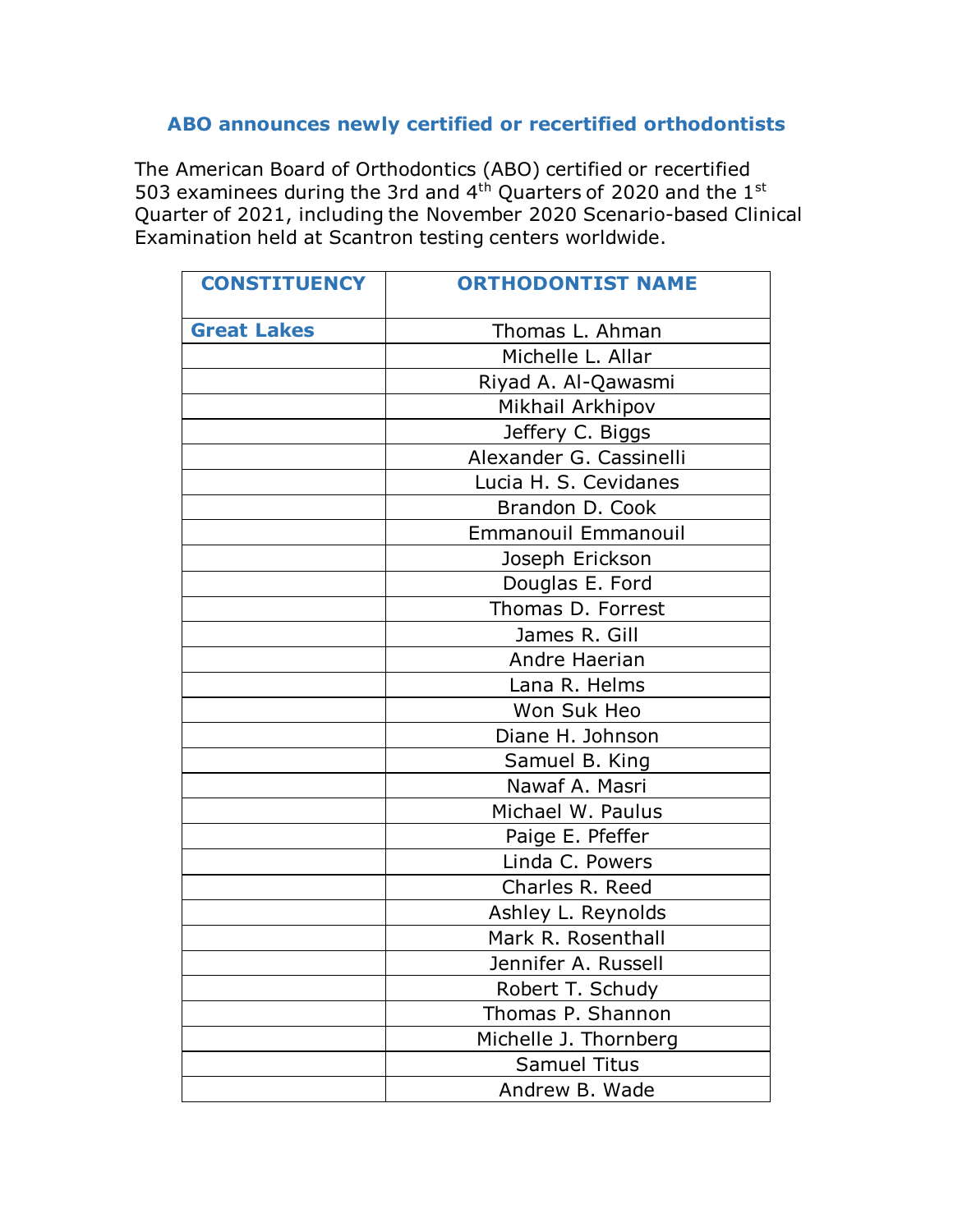|                        | Dennis M. Ward             |
|------------------------|----------------------------|
|                        | Chad S. Webb               |
|                        | Kristine S. West           |
|                        | Thomas P. Williams         |
|                        | Samuel P. Wise             |
|                        | John R. Zang-Bodis         |
|                        | Randa Zarka                |
| <b>International</b>   | Khalid A. Alamoud          |
|                        | Ahmed Kattab Alotaibi      |
|                        | Fawzi M. AlQatami          |
|                        | Nada Alshehri              |
|                        | Sarah A. Al-Twaijri        |
|                        | Kevin K. Chan              |
|                        | Ronald De la Cruz          |
|                        | Andres De La Cruz          |
|                        | Roger M. Diels             |
|                        | Dalia El-Bokle             |
|                        | Enrique Grageda            |
|                        | Hans J.A. Kelderman        |
|                        | Keum-Ryung Kim             |
|                        | Ruangrat Komolpis          |
|                        | <b>Tsun Ma</b>             |
|                        | Supakit Peanchitlertkajorn |
|                        | Erika Kendal Schroeder     |
|                        | Alcuin J. Schulten         |
|                        | Floris Van Ruyven          |
|                        | Kaiyuan Xu                 |
| <b>Middle Atlantic</b> | Ashley Albrecht            |
|                        | Lisa M. Banning            |
|                        | Daniel Berant              |
|                        | Thomas A. Brady            |
|                        | Christine A. Chen          |
|                        | Joseph M. Cinelli          |
|                        | Gregory S. Coakley         |
|                        | Guy Coby                   |
|                        | Steve A. Delli Gatti       |
|                        | Karen E. DeSimone          |
|                        | Christine D. Ferrell       |
|                        | Eduardo J. Gerlein         |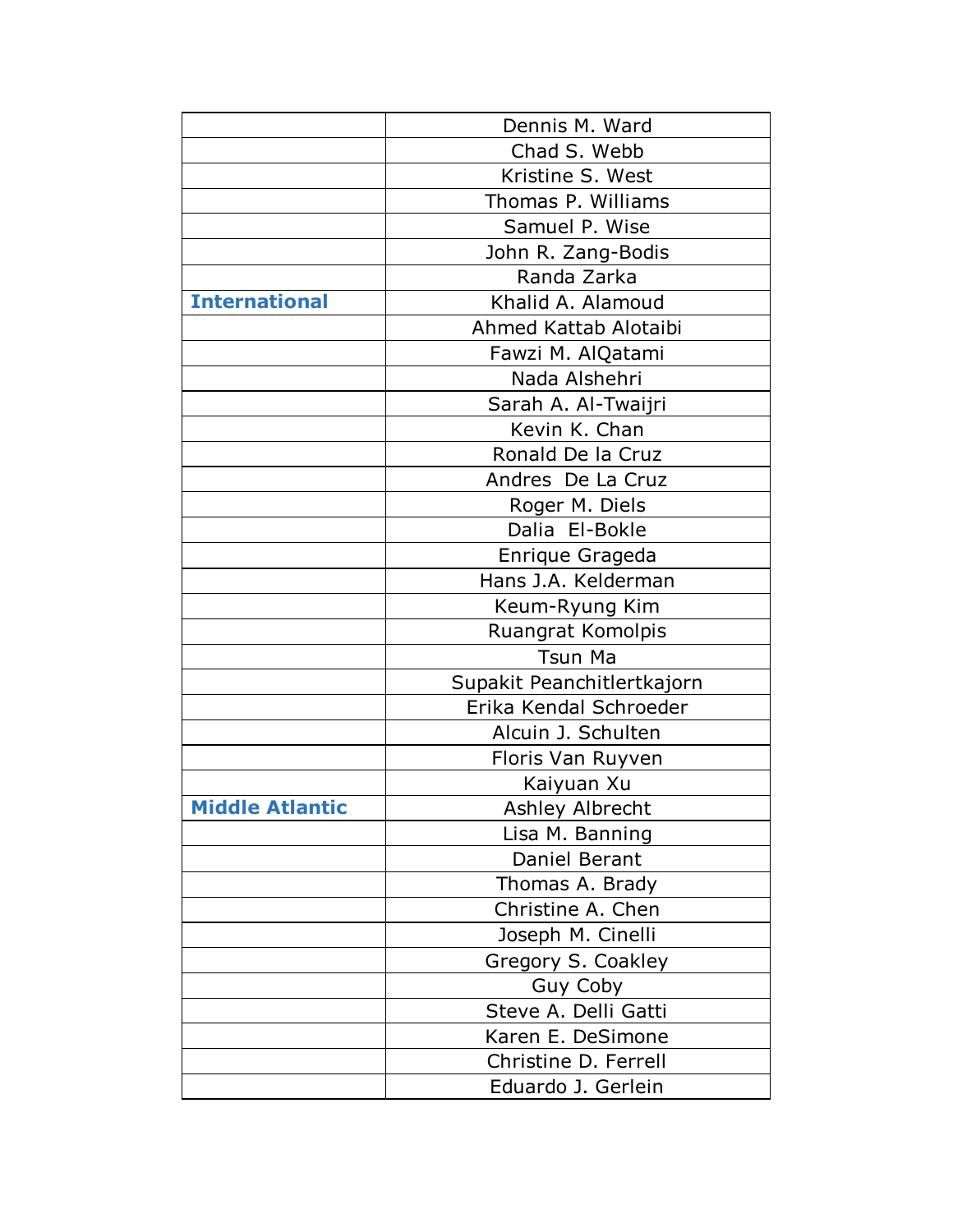|                 | Scott D. Gersch                  |
|-----------------|----------------------------------|
|                 | Jeffrey H. Godel                 |
|                 | Glenn D. Goldstein               |
|                 | Brandon J. Hagan                 |
|                 | Ahrin Huh                        |
|                 | Christel A. Hummert              |
|                 | Douglas Kim                      |
|                 | Kyung Jin Lee                    |
|                 | Ilya Lipkin                      |
|                 | Brian P. Loftus                  |
|                 | Stella P. Mellas                 |
|                 | Mehreen Merchant                 |
|                 | Samaneh Mojarrad                 |
|                 | Anna R. Muench                   |
|                 | Charis M. O'Connor               |
|                 | Anne E. O'Day                    |
|                 | Eung-Kwon Pae                    |
|                 | Carina Perez-Cisneros Armenteros |
|                 | Mario Polo                       |
|                 | David R. Ross                    |
|                 | Andrew L. Schwartz               |
|                 | John W. Serino                   |
|                 | Debra H. Shin                    |
|                 | Christopher K. Smedley           |
|                 | Larry C. Smedley                 |
|                 | Natalia Tomona                   |
|                 | Paul E Weibel                    |
|                 | John M. Wirant                   |
|                 | Lihsin Wu                        |
| <b>Military</b> | James W. Cobb, Jr.               |
|                 | Drew W. Fallis                   |
|                 | Daniel B. Gabriel                |
|                 | Matthew B. Kriewaldt             |
|                 | <b>Matthew Pastewait</b>         |
|                 | Michael L. Roberts               |
|                 | Kyra Y. Shea                     |
|                 | Ryan L. Snyder                   |
|                 | Jonathan Yrisarri Stateson       |
|                 | Robert A. Studebaker             |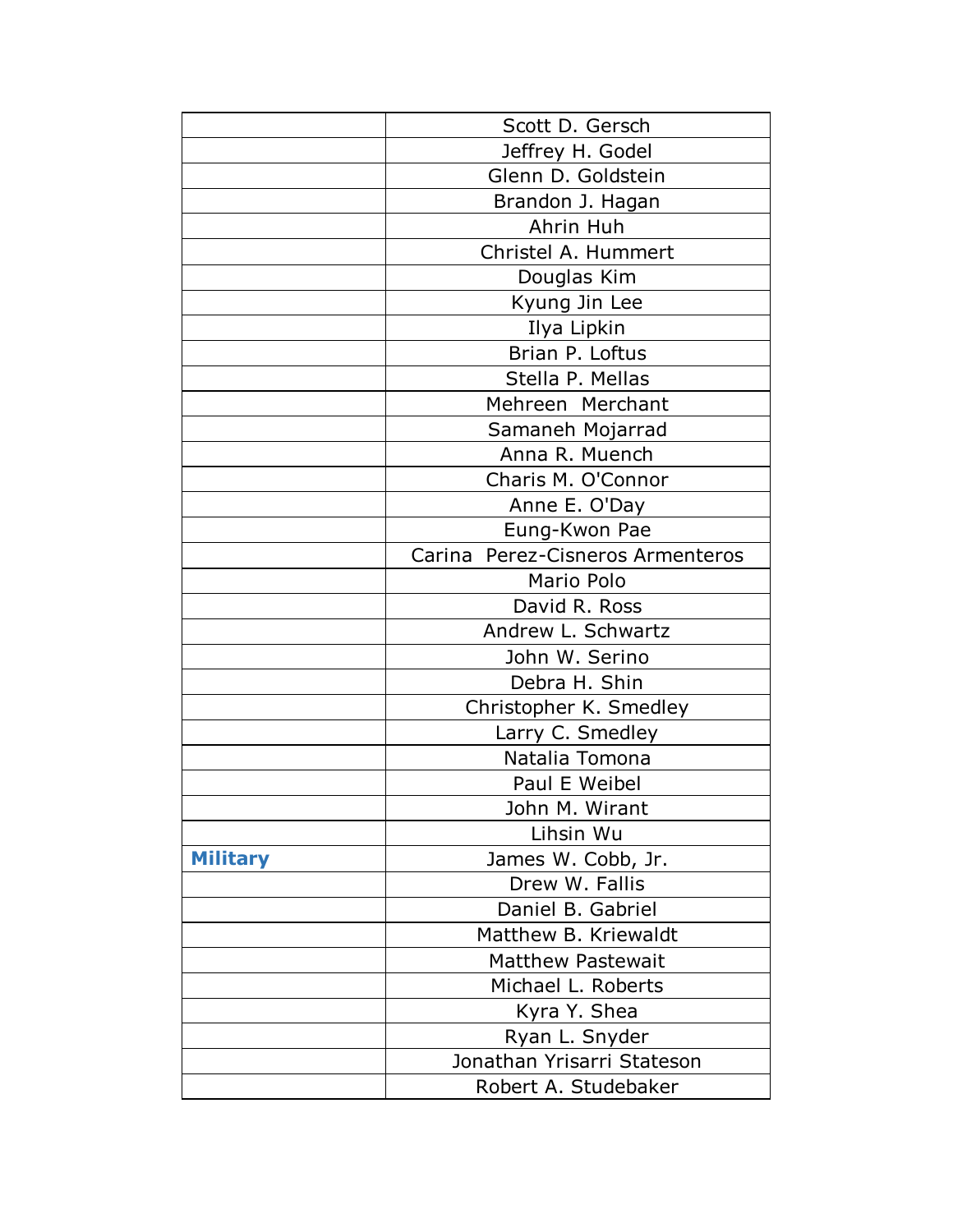|                   | Kevyn R. Wetzel        |
|-------------------|------------------------|
|                   | Garrett Wood           |
| <b>Midwestern</b> | Phimon Atsawasuwan     |
|                   | Kevin R. Austin        |
|                   | Nicholas P. Azar       |
|                   | Jacob S. Bleyer        |
|                   | Dustin S. Burleson     |
|                   | Michael A. Callan      |
|                   | Christopher P. Carlson |
|                   | Heather M. Carr        |
|                   | Frank H. Crist         |
|                   | Renee E. Doyle         |
|                   | David C. Duevel        |
|                   | Tim D. Dumore          |
|                   | Lynae D. Ellis         |
|                   | Kate Finlen            |
|                   | Sangkyu Han            |
|                   | Michael H. Hoxie       |
|                   | Ryan K. Hurley         |
|                   | Andre C. Jham          |
|                   | Dima Kalakech          |
|                   | Kirsten Yvonne Karkow  |
|                   | John Katsis, III       |
|                   | Nellie A. Kim-Weroha   |
|                   | Michael C. King        |
|                   | Qingshan Li            |
|                   | Haitao Li              |
|                   | Alisa Madson           |
|                   | Robert B. McFarlane    |
|                   | Michael B. Melugin     |
|                   | Mark G. Mendlik        |
|                   | Randall C. Moles       |
|                   | Bryan P. Nakfoor       |
|                   | Alexander R. Oldroyd   |
|                   | Andrew M. Orchin       |
|                   | Kersden R. Rozny       |
|                   | Philip M. Rutkowski    |
|                   | Rachel Soyland         |
|                   | Adam Joel Sperl        |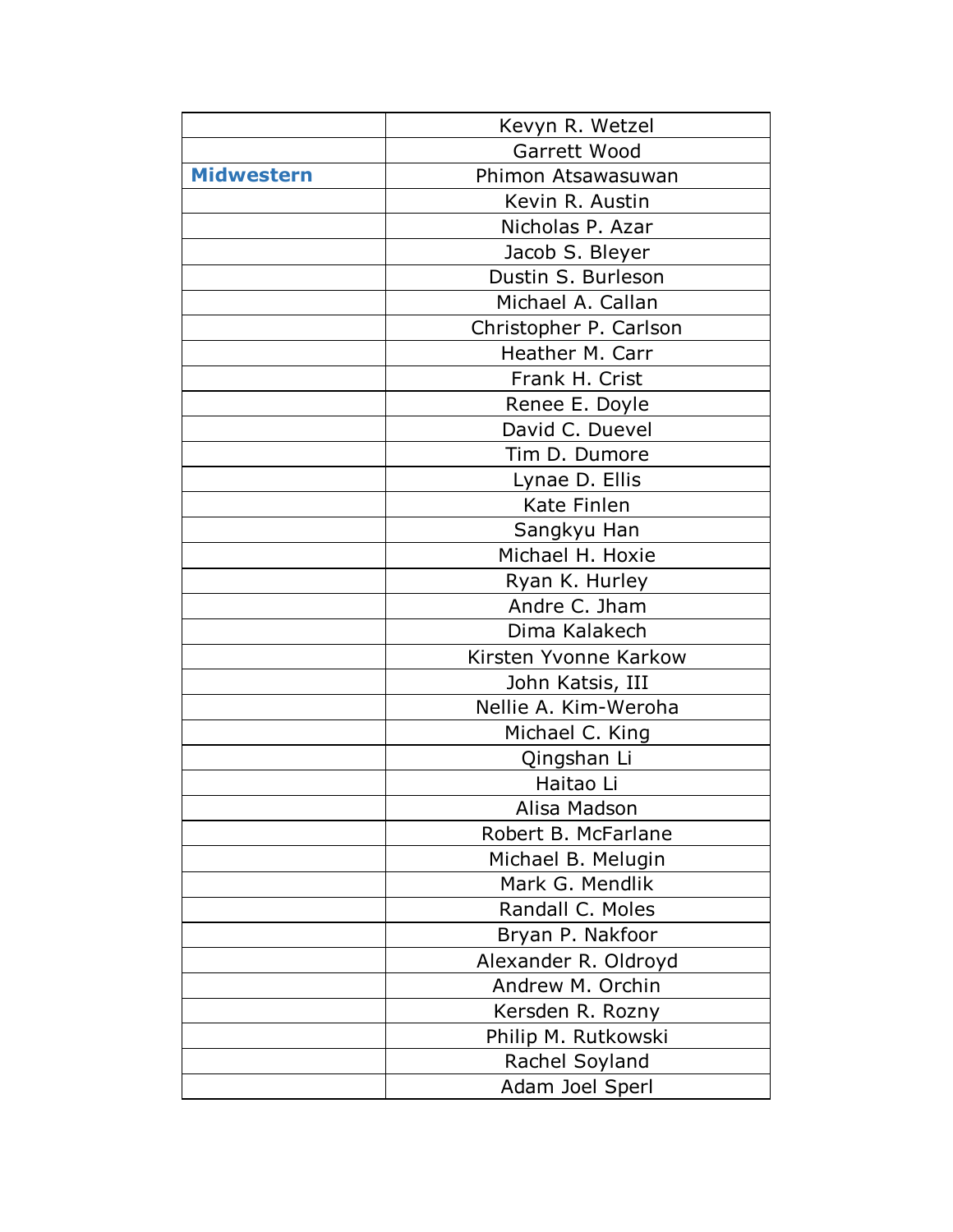|                     | Suzanne E. Stock          |
|---------------------|---------------------------|
|                     | Timothy J. Swanson        |
|                     | Hala H. Taha              |
|                     | Bryan M. Vibeto           |
|                     | Andrew J. Wahl            |
|                     | Michelle S. Wulf          |
| <b>Northeastern</b> | <b>Thikriat Al-Jewair</b> |
|                     | Hessa Sulaiman Alrejaye   |
|                     | Niloufar Azami            |
|                     | Davina Bailey             |
|                     | Maureen B. Bennett        |
|                     | Aneel Bherwani            |
|                     | Lamia Binhuwaishel        |
|                     | Anthony V. Bonavoglia     |
|                     | Michelle B. Brown Slusarz |
|                     | <b>Hamad Burashed</b>     |
|                     | Paul M. Caruso            |
|                     | Taranpreet K. Chandhoke   |
|                     | Felisha Clark             |
|                     | Evan Ross Cohen           |
|                     | Joseph G. Comizio         |
|                     | R. Scott Conley           |
|                     | Michael K. DeLuke         |
|                     | Boryana L. Dimitrova      |
|                     | Yong Ding                 |
|                     | Yakov S. Eisenberger      |
|                     | Douglas J. Elliott        |
|                     | Mary K. Fasy              |
|                     | David G. Feldman          |
|                     | Ashira Gendelman          |
|                     | Stewart J. Grauer         |
|                     | <b>Guogiang Guan</b>      |
|                     | Jing Guo                  |
|                     | Ashish Gurav              |
|                     | Suzzane Horani            |
|                     | Manuela I. Hrit           |
|                     | Amanda Marie Iorio        |
|                     | Julia K. Jeong            |
|                     | Melissa R. Karski         |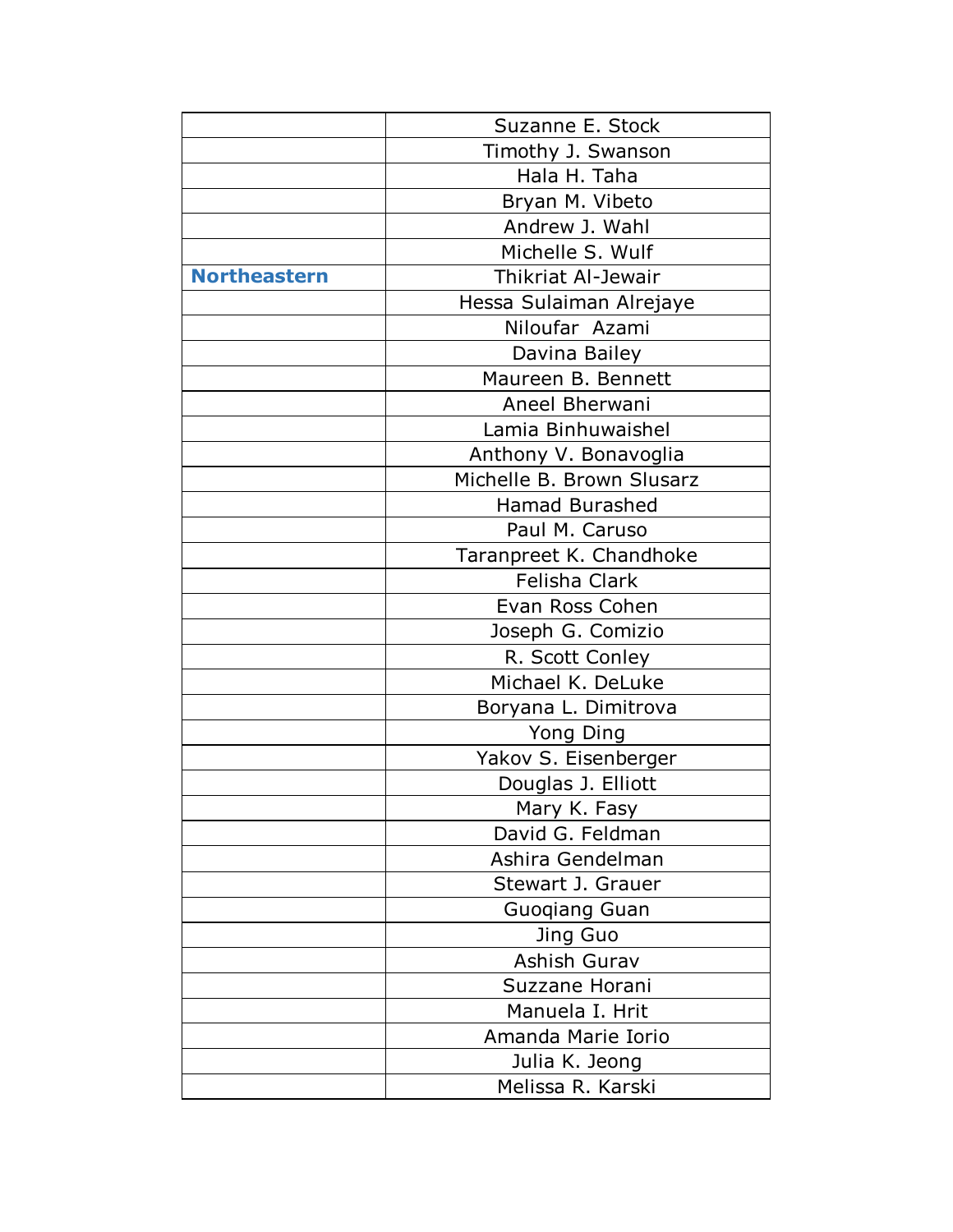|                      | Rosemary C. Kher             |
|----------------------|------------------------------|
|                      | Hera Kim-Berman              |
|                      | Blaine J. Langberg           |
|                      | Gloria Lee                   |
|                      | June Lei                     |
|                      | Michael F. Leifert           |
|                      | Andrew T Lemchen             |
|                      | Mary E. Maestre              |
|                      | Megan McDougall              |
|                      | Diedra S. McGuire            |
|                      | Lance R. Miller              |
|                      | James E. Mungcal             |
|                      | Nikhil Narkhede              |
|                      | Gili R. Naveh                |
|                      | Pushpak M. Patel             |
|                      | George Pliakas               |
|                      | Stephen James Reichheld, Jr. |
|                      | Rahul Renjen                 |
|                      | Kirsten L. Romani            |
|                      | Daniel J. Ryan, Jr.          |
|                      | Margherita Santoro           |
|                      | Robert S. Semco              |
|                      | Christina Seong              |
|                      | Pradip R. Shetye             |
|                      | Jin Sup Shin                 |
|                      | Jerome B. Shuman             |
|                      | Hyunna Song                  |
|                      | Samantha M. Tagerman         |
|                      | Nada E. Tashkandi            |
|                      | Soumya Narayani Thirumoorthy |
|                      | Buddhathida Wangsrimongkol   |
|                      | Seung H. Yoon                |
| <b>Pacific Coast</b> | George M. Abichaker          |
|                      | Sahar Abtahi                 |
|                      | Nooshi Akavan                |
|                      | <b>Brian Asbury</b>          |
|                      | Tim A. Auger                 |
|                      | Susan Bae                    |
|                      | Sina Banankhah               |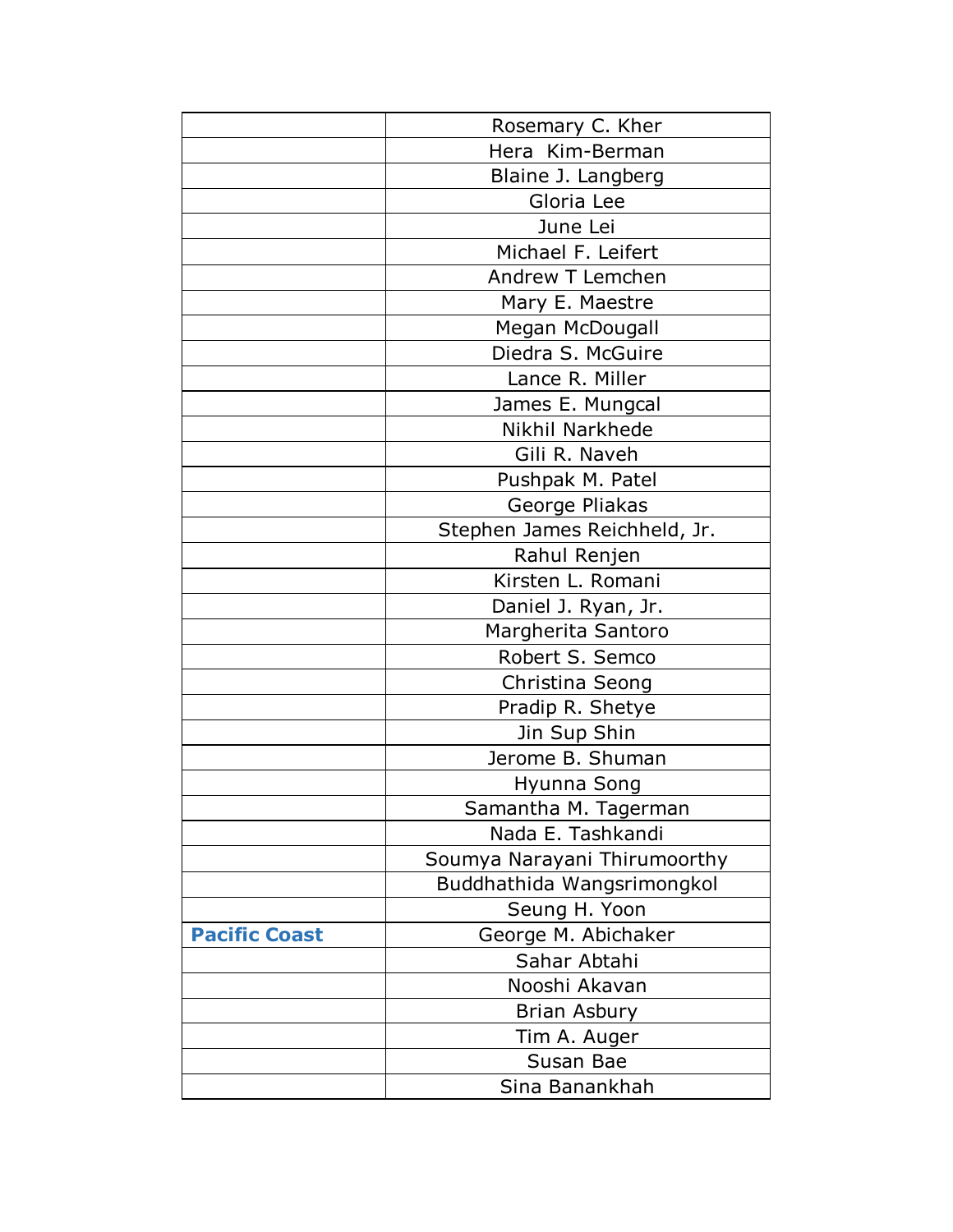| Curtis B. Bedont               |
|--------------------------------|
| Francis (Frank) M. Beglin      |
| Shane K. Blacker               |
| Spencer Sonntag Blackham       |
| Ryan Boyer                     |
| Matthew K. Bruner              |
| Graydon Ramos Carr             |
| Anthony Cha                    |
| Brad A. Chvatal                |
| Courtney Clayton               |
| William A. Cole                |
| Peter L. Conmy                 |
| Christopher P. Corsa           |
| Richard M. Curtis              |
| Tarisai C. Dandajena           |
| Allen G. Davis                 |
| Mona Derentz                   |
| Ross J. Drangsholt             |
| <b>Beatriz Ellen Fortanely</b> |
| Christian Fortney-Ciccarella   |
| Shlomo S. Frankel              |
| Lauren Hanna Frisch            |
| Isaac C. Fu                    |
| Kelly M. Giannetti             |
| Thomas L. Gibson               |
| Vickie S. Greenberg            |
| Zoey Marie Gutierrez           |
| Seyedeh Zahra Zahra Hassantash |
| Michael P. Hassey              |
| Tsung-Ju Hsieh                 |
| Annie Hsu                      |
| Serena S. Hsu                  |
| Sage M. Humphries              |
| Eliza Jaria                    |
| Jason Carl Johnson             |
| Graham Jones                   |
| Chaya Kamath                   |
| Hedi T. Kermani                |
| Peter T. Kimball               |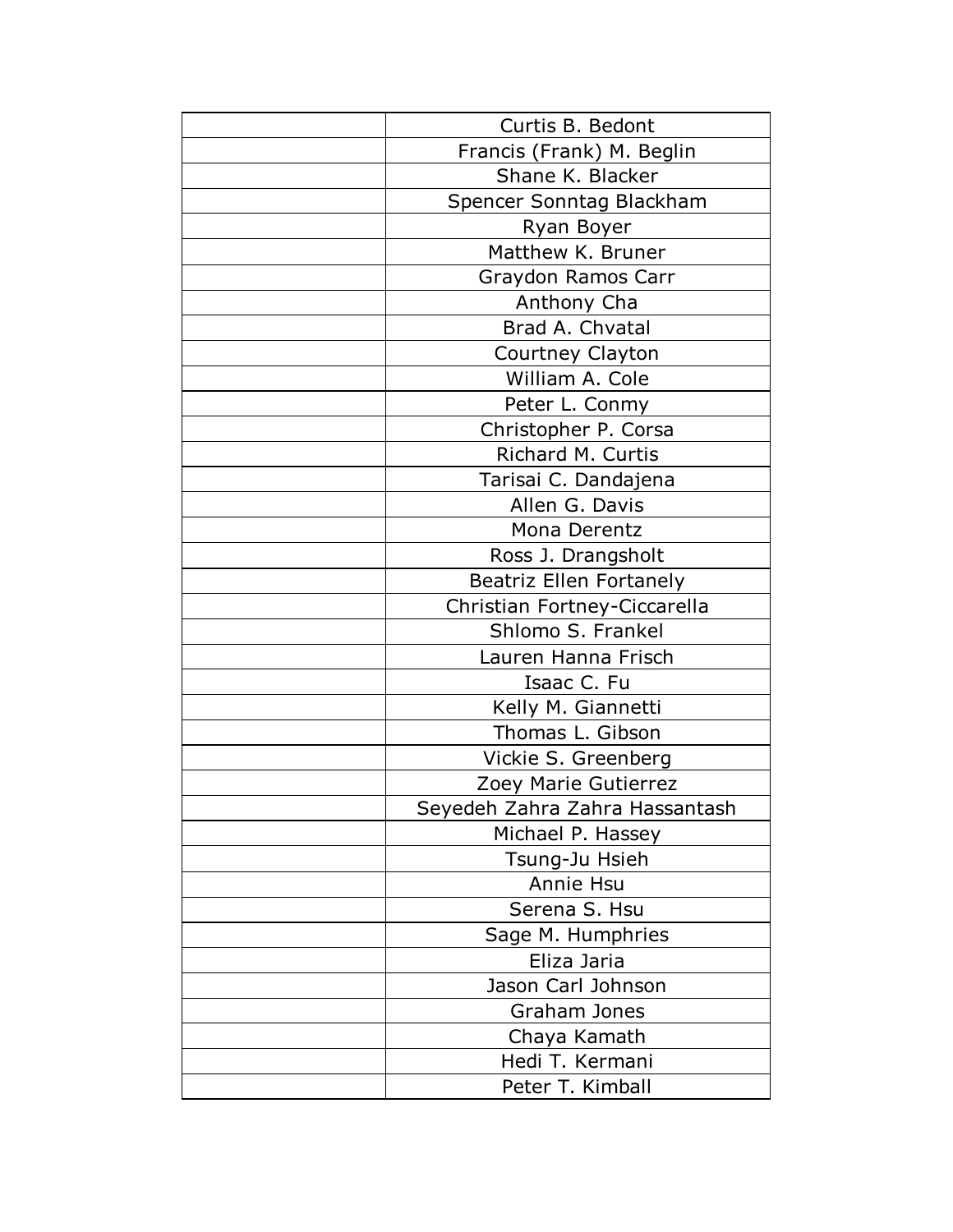| Paul E. Kulits                 |
|--------------------------------|
| Andrea J. Laidlaw              |
| Stephen J. Larson              |
| Yen P. Le                      |
| Samuel S. Lee                  |
| Rachel S. Lee                  |
| Bennet S. Lee                  |
| Paola Leone                    |
| Jessica Liu                    |
| Joan M. Lowe-Ching             |
| Harvey A. Luu                  |
| James Mah                      |
| David L. Markham               |
| Kaitlin Anne Marsh             |
| Scott D. McElroy               |
| Jennifer Mirabelli             |
| Aaron M. Miyai                 |
| Ana Alejandra Navarro Palacios |
| Kelly B. Nguyen                |
| William D. Nguyen              |
| Brady Cade Okuda               |
| Taylor M. Olsen                |
| Robert J. Passamano            |
| Robert E. Patterson            |
| Cecilia Ponce Garcia           |
| Dawn P. Pruzansky              |
| Oscar H. Reyna-Blanco          |
| James Roblee                   |
| R. David Rynearson             |
| Joseph J. Safirstein           |
| Jiayu Shi                      |
| Kevin Shimizu                  |
| Dong Uk Shin                   |
| Waleed Soliman                 |
| Kurt D. Stormberg              |
| Christopher A. Teeters         |
| Stephanie J. Ting              |
| <b>Kang Ting</b>               |
| Marjorie T. Tsutsui            |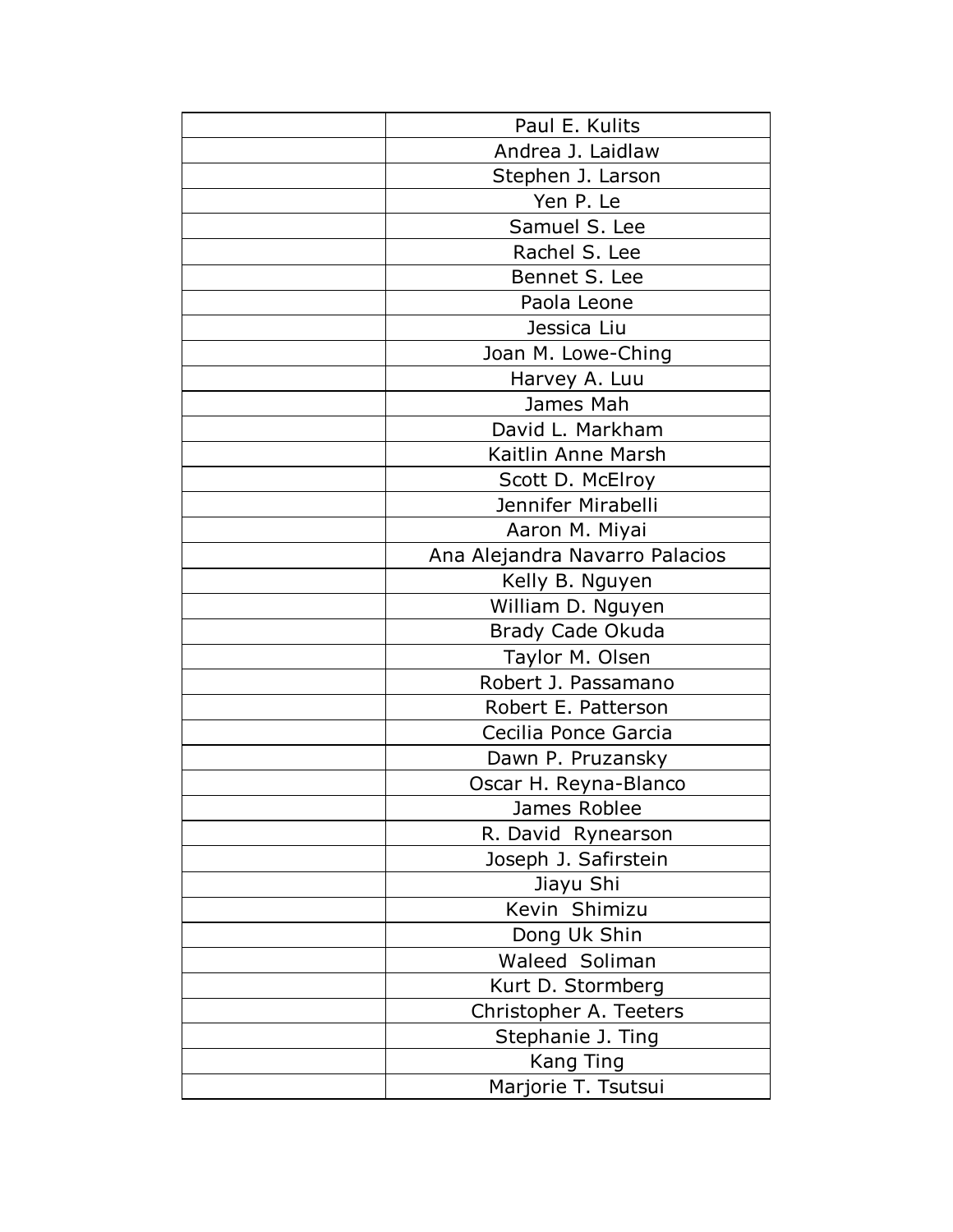|                       | Gregory A. Vaughn         |
|-----------------------|---------------------------|
|                       | Monica Velez              |
|                       | Melissa Marie Ven Dange   |
|                       | Siddharth R. Vora         |
|                       | Alexander B. Waldman      |
|                       | Melanie N. Wang           |
|                       | Adam D. Ward              |
|                       | Cameron R. Wheeler        |
|                       | Richard P. Wolfgramm, II  |
|                       | Andrew C. Wong            |
|                       | Felix Yun Hei Wu          |
|                       | James J. Zahrowski        |
|                       | Senan K. Ziadeh           |
|                       | Terence R. Ziehmer        |
| <b>Rocky Mountain</b> | David L. Cameron          |
|                       | <b>Scott Czarnik</b>      |
|                       | Danielle Elizabeth DeLand |
|                       | Jaspreet S. Dhadli        |
|                       | Dana A. Gamblin           |
|                       | Darren M. Haltom          |
|                       | Ricky E. Harrell          |
|                       | Jamon V. Jensen           |
|                       | Patrick O. Kunkel         |
|                       | Kevin Kurtzner            |
|                       | Trent S. Nestman          |
|                       | Jeffrey Rector            |
|                       | Anthony W. Schiro         |
|                       | Sara D. Schutte           |
|                       | Dennis C. Seager          |
|                       | W. Craig Shellhart        |
|                       | Sheila Soroushian         |
|                       | Gregory B. Stoll          |
|                       | Travis Q. Talbot          |
|                       | Kevin L. Theroux          |
|                       | Carly Warden              |
|                       | Jamey C. Watson           |
| <b>Southern</b>       | Scott J. Aaron            |
|                       | Mina E. Abdolahi          |
|                       | Diana M. Almy             |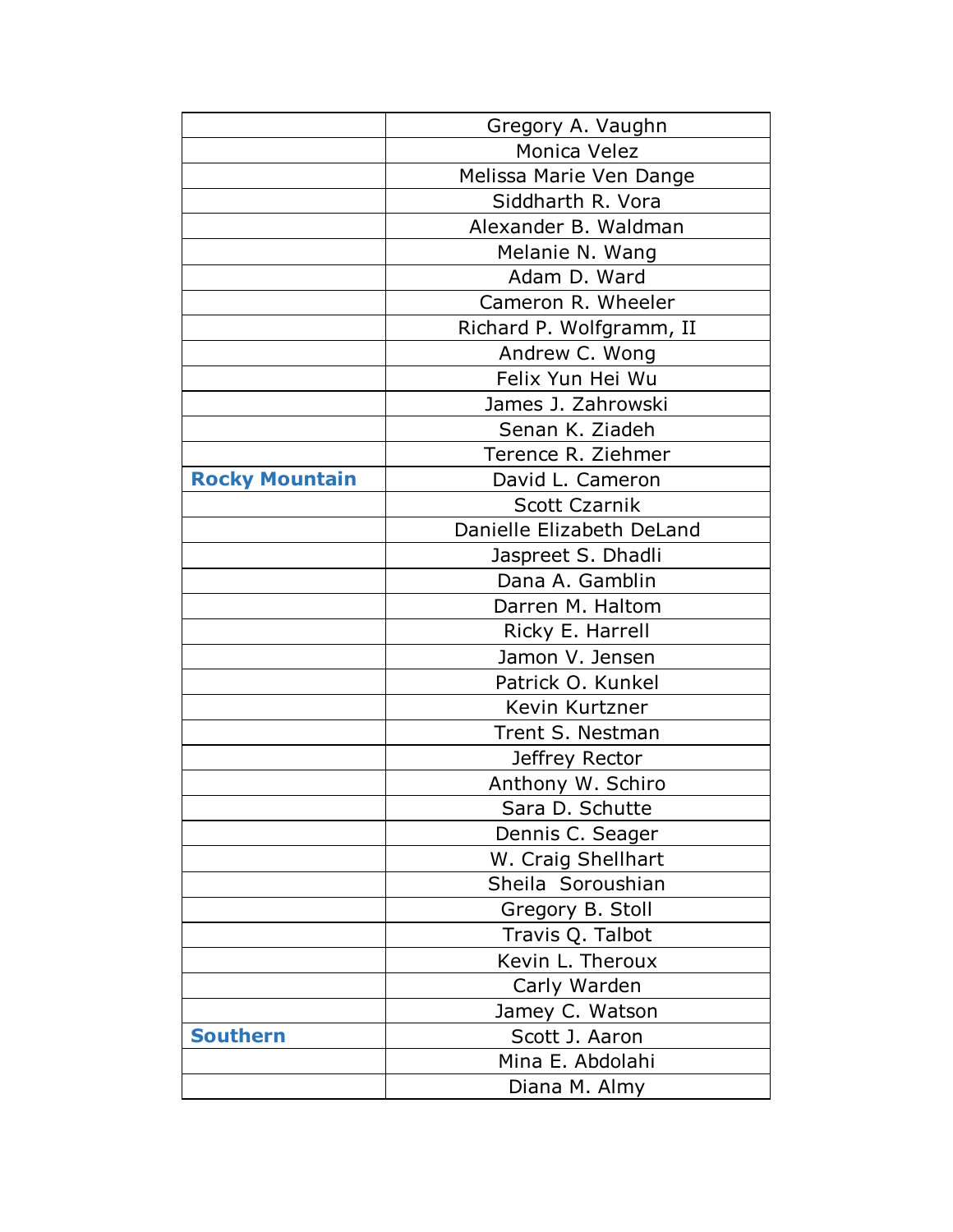| Nikolas Parham Amini             |
|----------------------------------|
| Rebekah Anderson                 |
| Paul C. Armbruster               |
| Martin C. Avey                   |
| Adeduntan O. Babarinde           |
| Shahin Bayani                    |
| Robert Berger                    |
| Carmen Briceno Crespi            |
| Edward V. Brown, III             |
| <b>Terrence Lamont Campbell</b>  |
| Jennifer L. Cavanaugh            |
| <b>Christy Marcello Chambers</b> |
| Caroline C. Cheek-Hill           |
| Daniel WooHyun Cho               |
| DoBin Choi                       |
| Theresa L. Clifton               |
| Alexander D. Cranford            |
| Charles M. Culberson             |
| Don Dau                          |
| <b>Christian Davillier</b>       |
| Glen S. Davis, J                 |
| Edward C. Davis                  |
| Mallory A. Dawson                |
| Andrew M. Dietrich               |
| Garret Djeu                      |
| Brian M. Duvernay                |
| Kenneth C. Dyer, IV              |
| Sherif Elbarnashawy              |
| Matthew L. Eppright              |
| Patra Eppright                   |
| Joseph S. Errera                 |
| Weston M. Fortson, Jr.           |
| Gavin Fox                        |
| David H. Freeman                 |
| Christopher S. Freeman           |
| <b>Bennett Galperin</b>          |
| Allen S. Garai                   |
| Nicolas A. Garcia                |
| Mary Katherine Gavri             |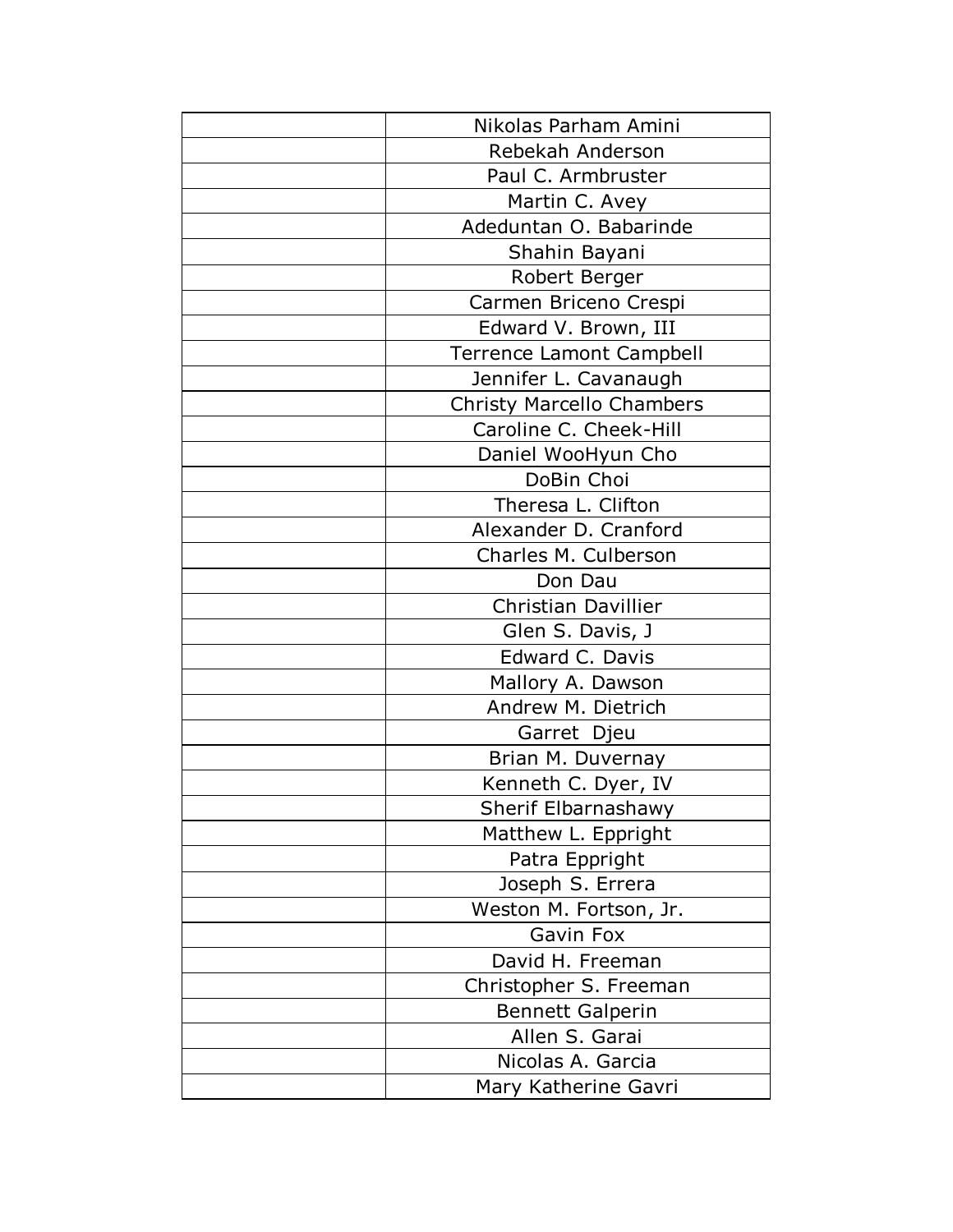| Anna Nicole Gerlach                |
|------------------------------------|
| Jennifer Quist Giltner             |
| Nathan R. Hamman                   |
| William R. Hatcher                 |
| John K. Holman                     |
| Keri Kenning                       |
| Eunyoung Kim                       |
| Ki Beom Kim                        |
| Sarah Burnham Kimbrough            |
| Nikoleta Konstantoni Panousopoulou |
| Sahira I. Kortam                   |
| Jeffrey S. LeBlanc                 |
| Lee R. Legler                      |
| Shawn P. Leghman-Grimes            |
| Nick Lekkas                        |
| Khanh V. Luong                     |
| Michael J. Mahaffey                |
| Dana R. Martin                     |
| Clayton H. McEntire                |
| Matthew S. Milliner                |
| Kelly B. Mitchell                  |
| Claudia F. Moricz                  |
| Jonathan Murray                    |
| William R. Newell                  |
| Veronica Padron                    |
| Maura H. Partrick                  |
| Anthony R. Peluso                  |
| Andrew Ply                         |
| Tyler E. Prentice                  |
| Alexis Pugh                        |
| Carmen Allie Quirk                 |
| K. Britt Reagin                    |
| Jennifer M. Ryan                   |
| Nitin Sallapudi                    |
| Olga M. Sanchez-Hernandez          |
| Derek A. Sanders                   |
| Mohamad Sarraj                     |
| Michael Sawaf                      |
| Melissa Schindel-Kaplan            |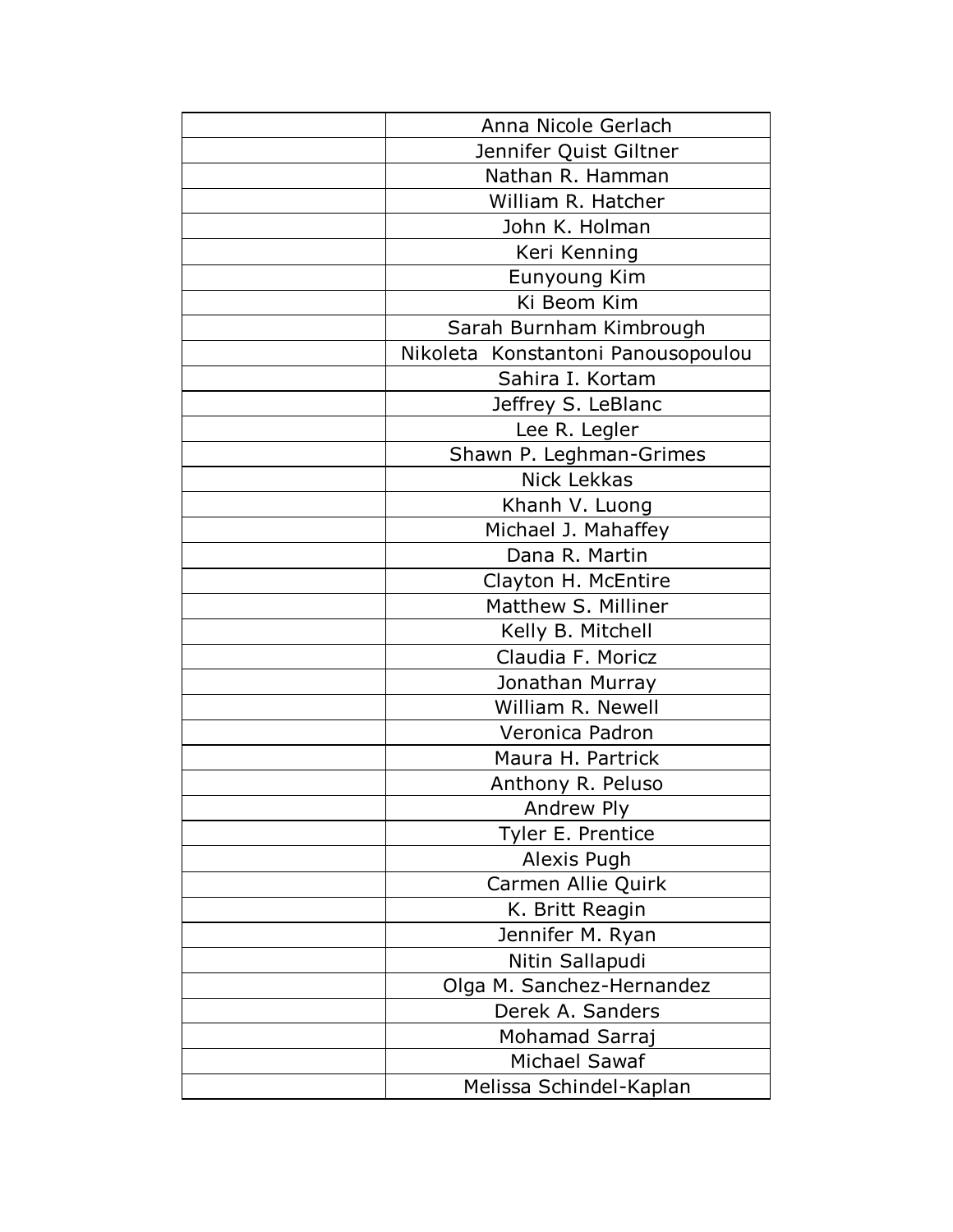|                     | Ryan M. Schumacher       |
|---------------------|--------------------------|
|                     | Mary R. Shehata          |
|                     | Kramer Graves Sherman    |
|                     | Katherine Skillestad     |
|                     | Parag H. Soni            |
|                     | Ronnie J. Sparks         |
|                     | <b>Scott Sprayberry</b>  |
|                     | Kanupriya Tewari         |
|                     | Jessica B. Ulmer         |
|                     | Joseph K. Vargo          |
|                     | Kathleen R. Vaught       |
|                     | Rodrigo F. Viecilli      |
|                     | Marni E. Voorhees Husson |
|                     | <b>Ted Vossers</b>       |
|                     | Scott P. Werner          |
|                     | Cara L. Wiewiora         |
|                     | Michael D. Williams      |
|                     | Mark R. Yanosky          |
|                     | Farnaz Younessian        |
| <b>Southwestern</b> | Evangelos Akli           |
|                     | Kara M. Bailey           |
|                     | Arun Bala                |
|                     | Elisabeth Barnhart       |
|                     | Vijay Bhagia             |
|                     | Patrick R. Briscoe       |
|                     | Zhantein Rebecca Chang   |
|                     | Xiaohong J. Chu          |
|                     | Theresa Halle Coleman    |
|                     | Timothy R. Collins       |
|                     | Benjamin L. Creed        |
|                     | Lan K. Doan              |
|                     | Carin Domann             |
|                     | Sara Ekhlassi            |
|                     | Randy K. Ellis           |
|                     | Mathue Gene Faulkner     |
|                     | Megan Favor              |
|                     | Lauren Nicole Flynn      |
|                     | Kim K. Forrest           |
|                     | Chris A. Freels          |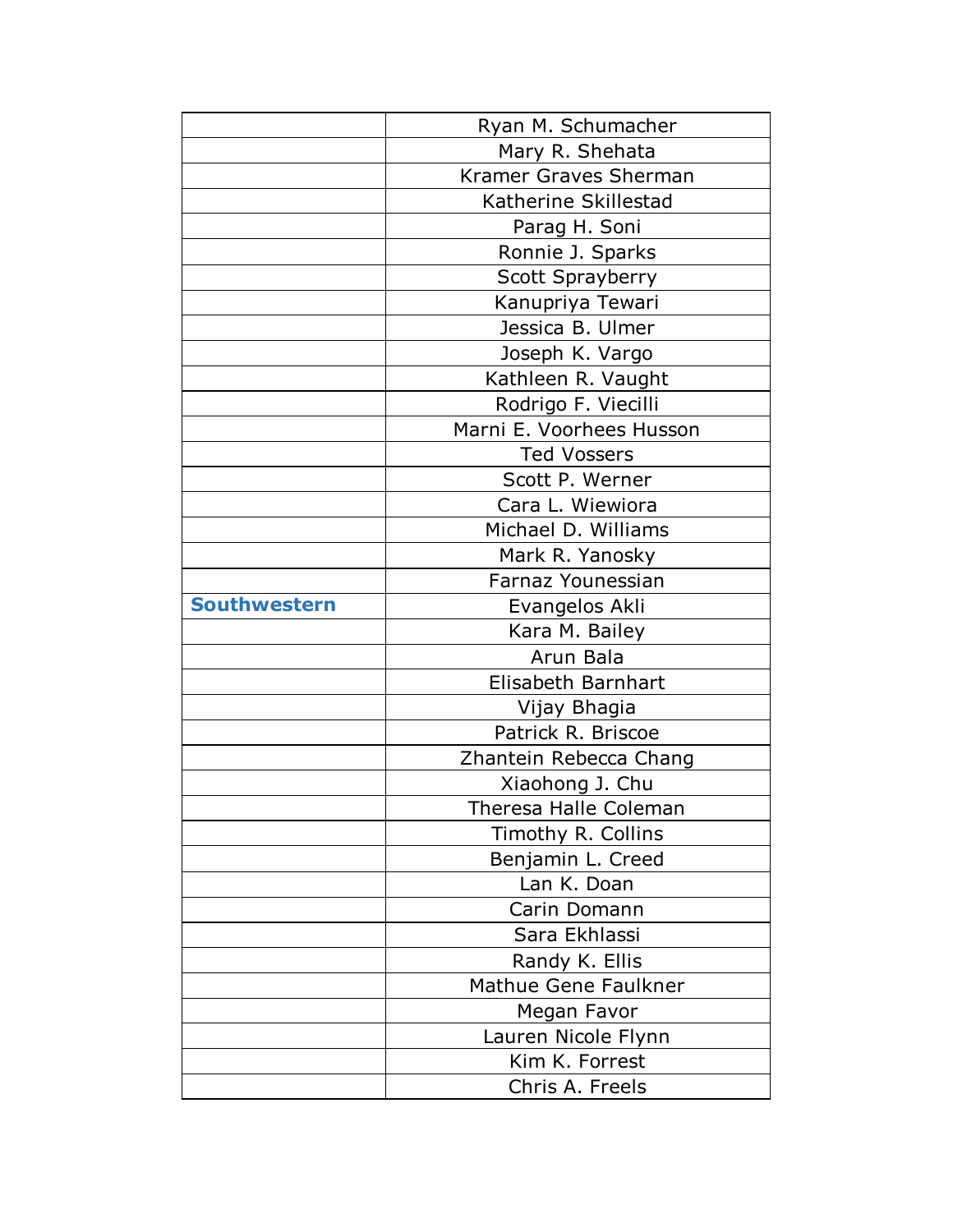| Lori A. Fulk                  |
|-------------------------------|
| Leslie H. Fullerton           |
| Aaron Gavri                   |
| Jonathan W. Havener           |
| Marlon A. Henderson           |
| Blake R. Henry                |
| Scott S. Heying               |
| Adebimpe Ibitayo              |
| Jeffrey W. James              |
| Cameron J. Jolley             |
| <b>Thomas Alexander Jones</b> |
| Sheela Kudchadker             |
| Daniel L. Le                  |
| Robert Pei-Shin Lee           |
| Eric Lin                      |
| Kyle E. Meason                |
| Colin A. Mihalik              |
| Stacy E. Miller               |
| Katie E. Moffit               |
| Ellen M. Nelson               |
| Michael F. Nelson             |
| Matthew C. Ng                 |
| Sebastian Z. Paige            |
| <b>Anand Patel</b>            |
| Dubravko Pavlin               |
| Michael D. Plunk              |
| Ronald K. Risinger            |
| Michael A. Robertson          |
| Gustavo A. Salas              |
| Parul Sangwan                 |
| Sydney Alexandra Schneider    |
| Meredith R. Scott             |
| Darrel R. Sherman             |
| Steven W. Smith               |
| Geoffrey D. Sparks            |
| Christopher D. Stansbury      |
| Brittany I. Stroope           |
| Nicole E. Thieler             |
| Shane R. Tolleson             |